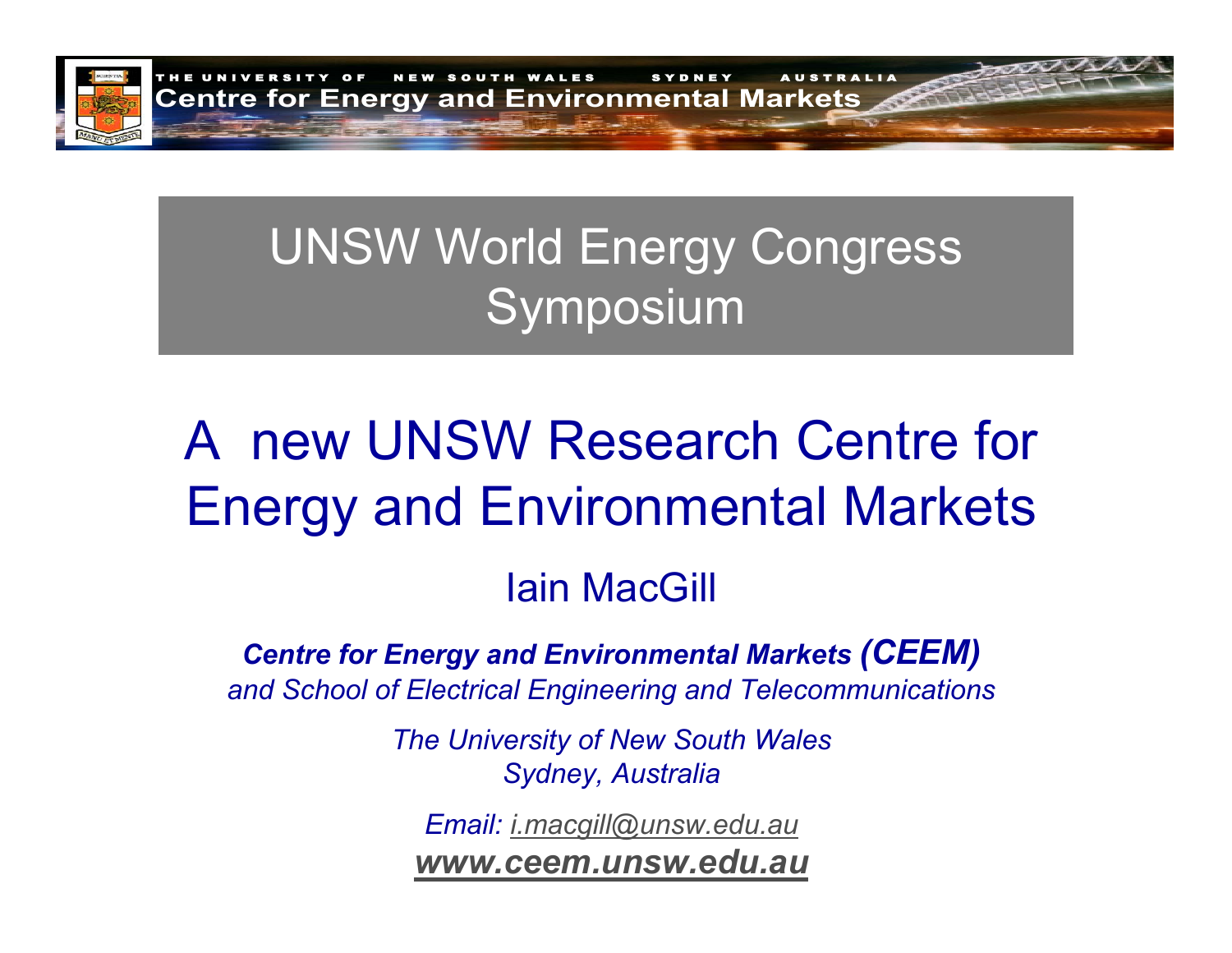

# The question… and answer up front

•**Q Why establish such a Centre?**

- •**ABecause** energy and environmental markets are important, yet challenging…
	- *When might market-based approaches be appropriate?*
	- *How might such markets be designed?*
	- *How might we try and fix markets that aren't working?*

and answering these questions seems likely to require a focussed inter-disciplinary approach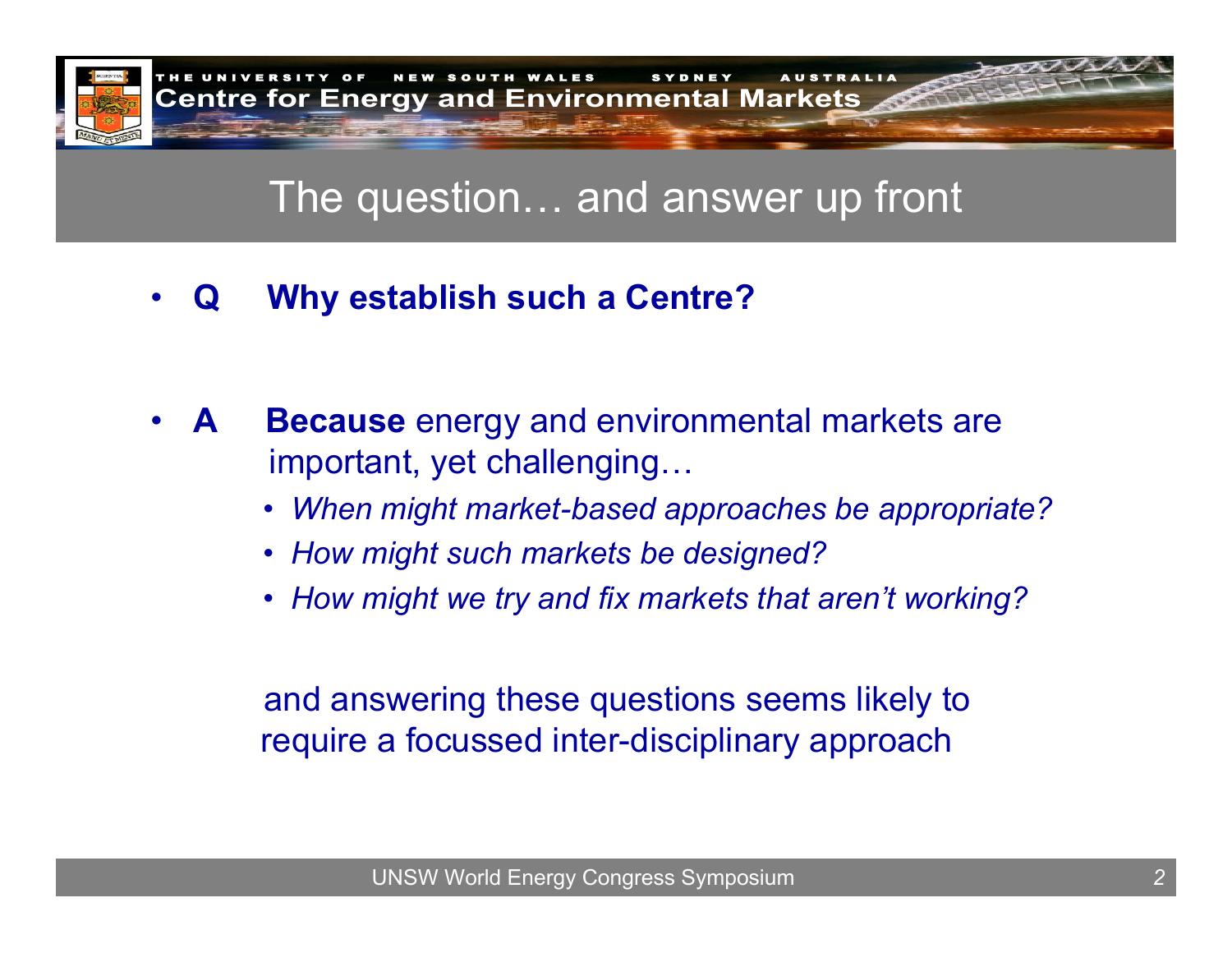

# Why have government?

- •A possible economist's (and Australian National Competition Policy) perspective
	- *For when the market does not provide efficient outcomes for society; ie. market failures*
		- Monopolies: The Failure of Competition
		- Public Goods
		- Incomplete markets
		- Information failures
		- The "Business Cycle
		- $\bullet$ *Externalities*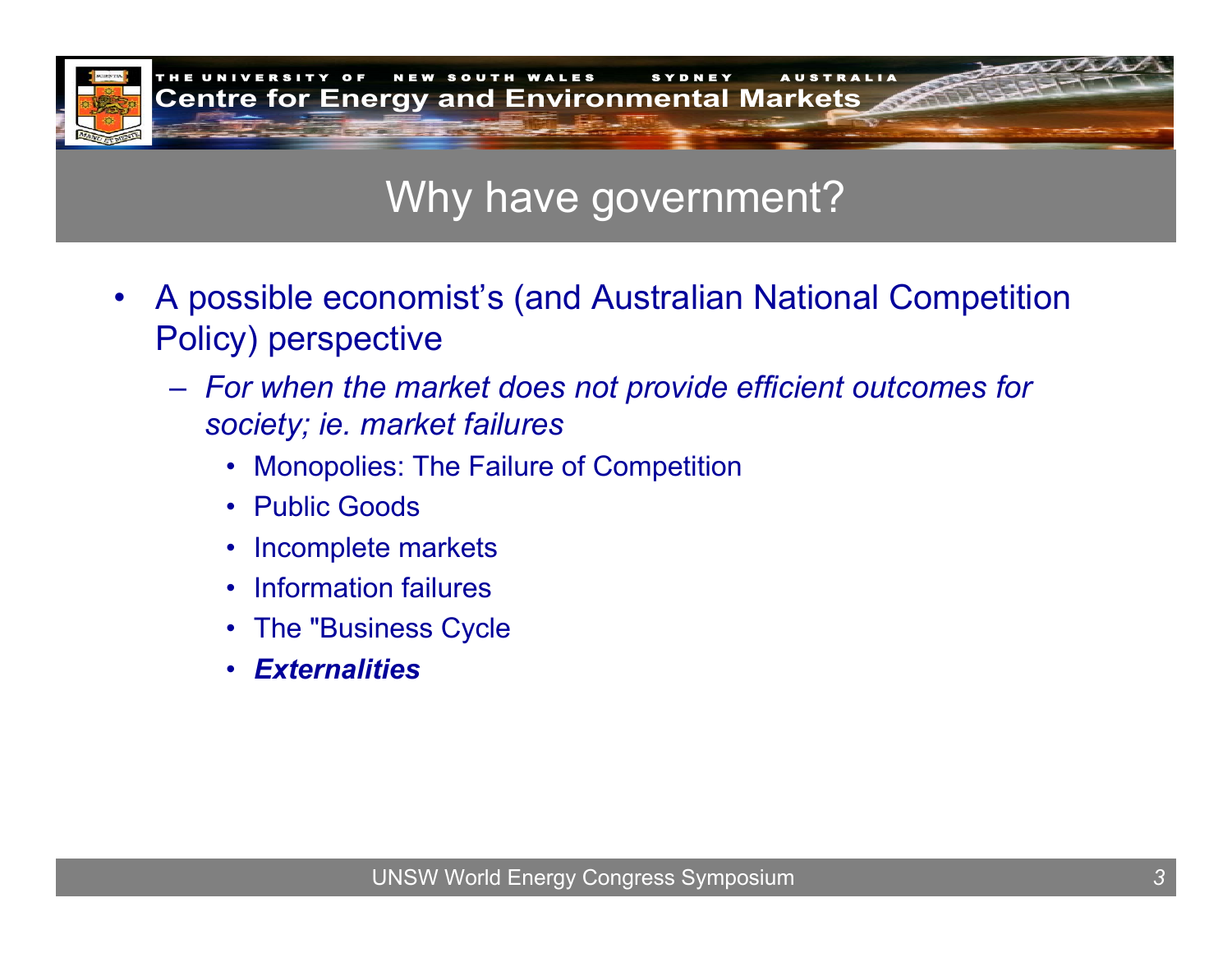

# A government role in energy?

- •Possible *energy* market failures:
	- Monopolies
		- *Generally concentrated supply-side*
	- –Public Goods
		- *Essential services, contribution to growth*
	- Incomplete markets
		- *Electricity networks are shared - require high levels of coordination*
	- Information failures
		- *Under-utilised energy efficiency options*
	- The "Business Cycle"
		- *Capital intensive, long-lived investments*

### – **Externalities**

• *Climate change and other environmental impacts, energy security, social impacts*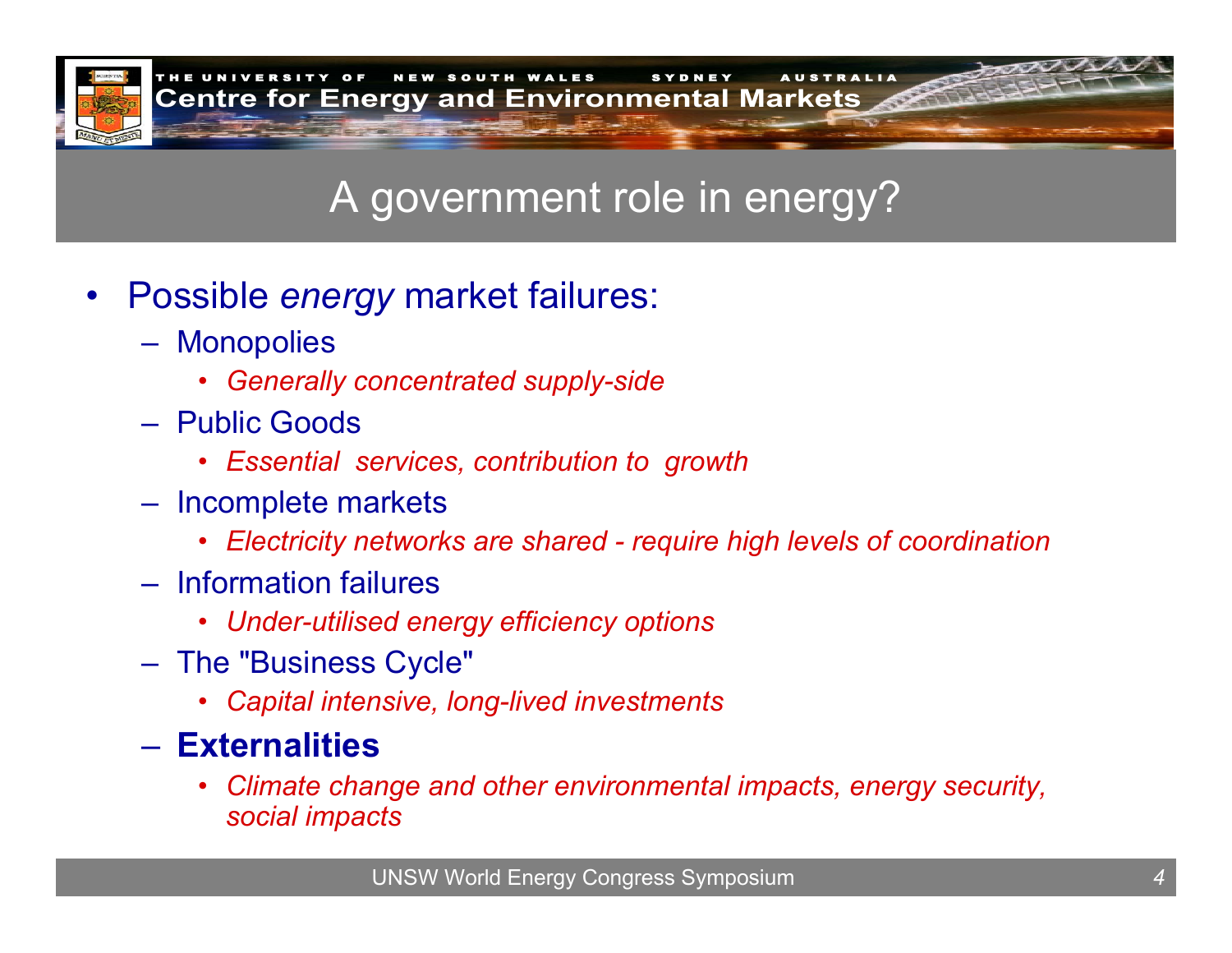

## Energy market restructuring

- $\bullet$ The last two decades have seen worldwide efforts to restructure energy markets for reasons including
	- Improve economic efficiency by introducing competition & facilitating new entry
	- –*Assumes effective markets & sound legal environment*
- Enhance accountability to end-users & society through 'customer choice':
	- *Assumes end-users are independent agents who make informed decisions & efficiently manage the associated risks*
- • Implement a market-based approach to social & environmental externalities:
	- *Assumes political will to regulate non-monetary impacts*
- $\bullet$ Release government funds by asset sales:
	- *Creates moral hazard for politicians*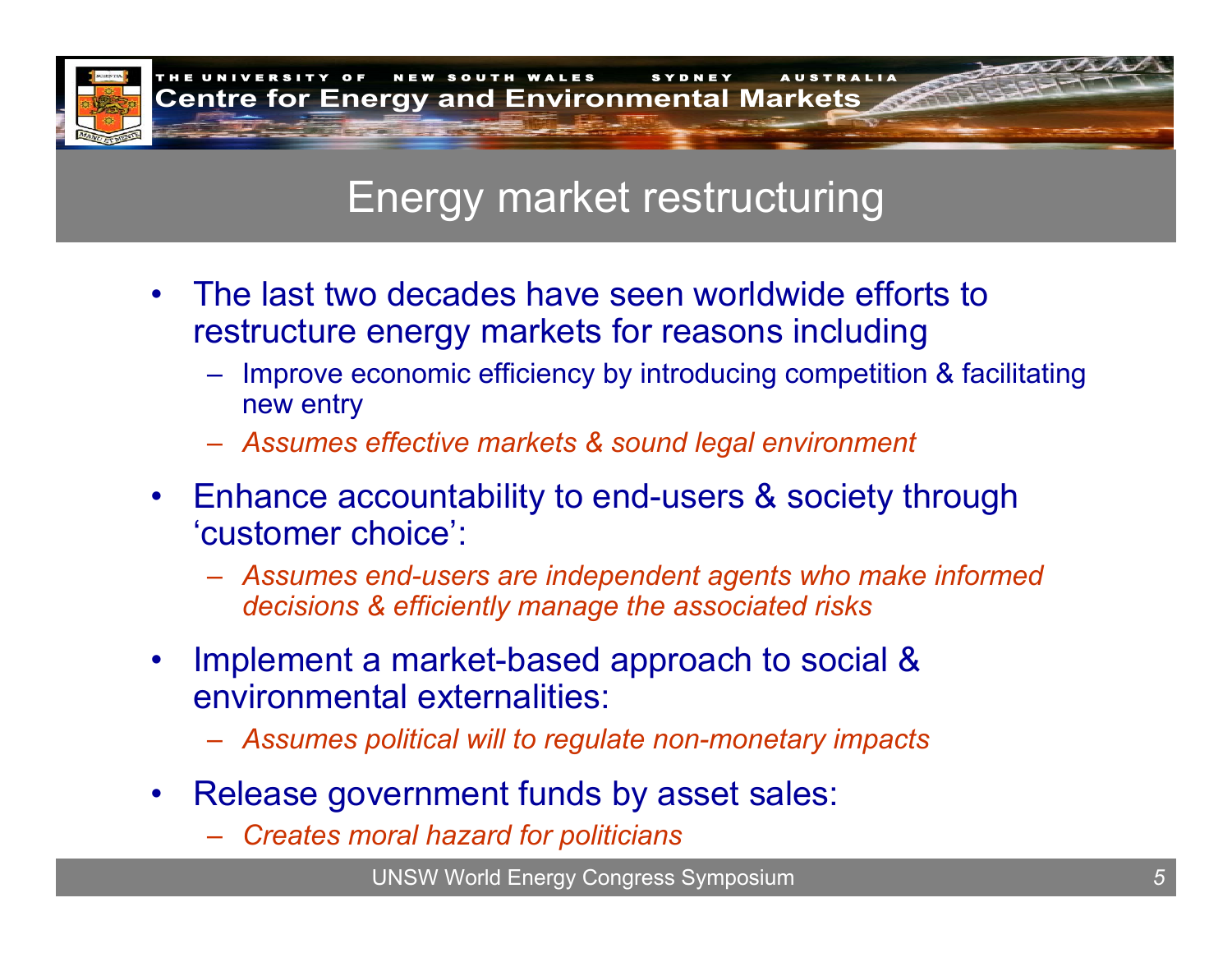

# The electricity industry – models to aid understanding

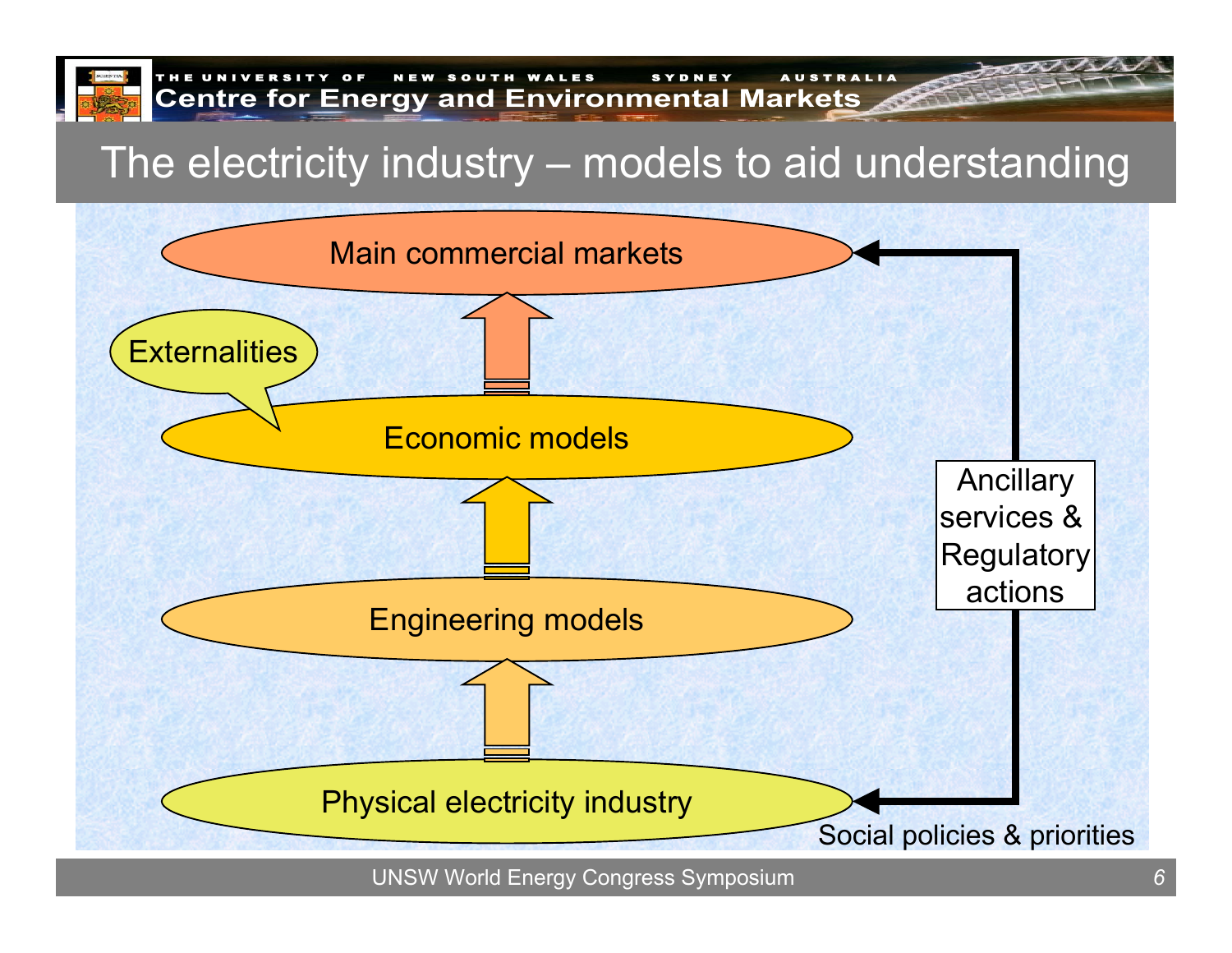

### N E W SOUTH WALES REGIONAL BOUNDARIES **Centre for Energy and Environ for the formulate Southern Control Control Control Control Markets**

# The Australian NEM

- Physical properties of electrical energy
	- No cost-effective storage
	- Instantaneous transmission & distribution
	- Energy flows according to network laws from all generators to all consumers

# => Implications

- Supply & demand balance at all times
- Electrical continuum power station to end-use means can't assign energy from particular power station to particular consumer



**LEGEND** 

**ITH AUSTRALIA** 

**National Electricity Market**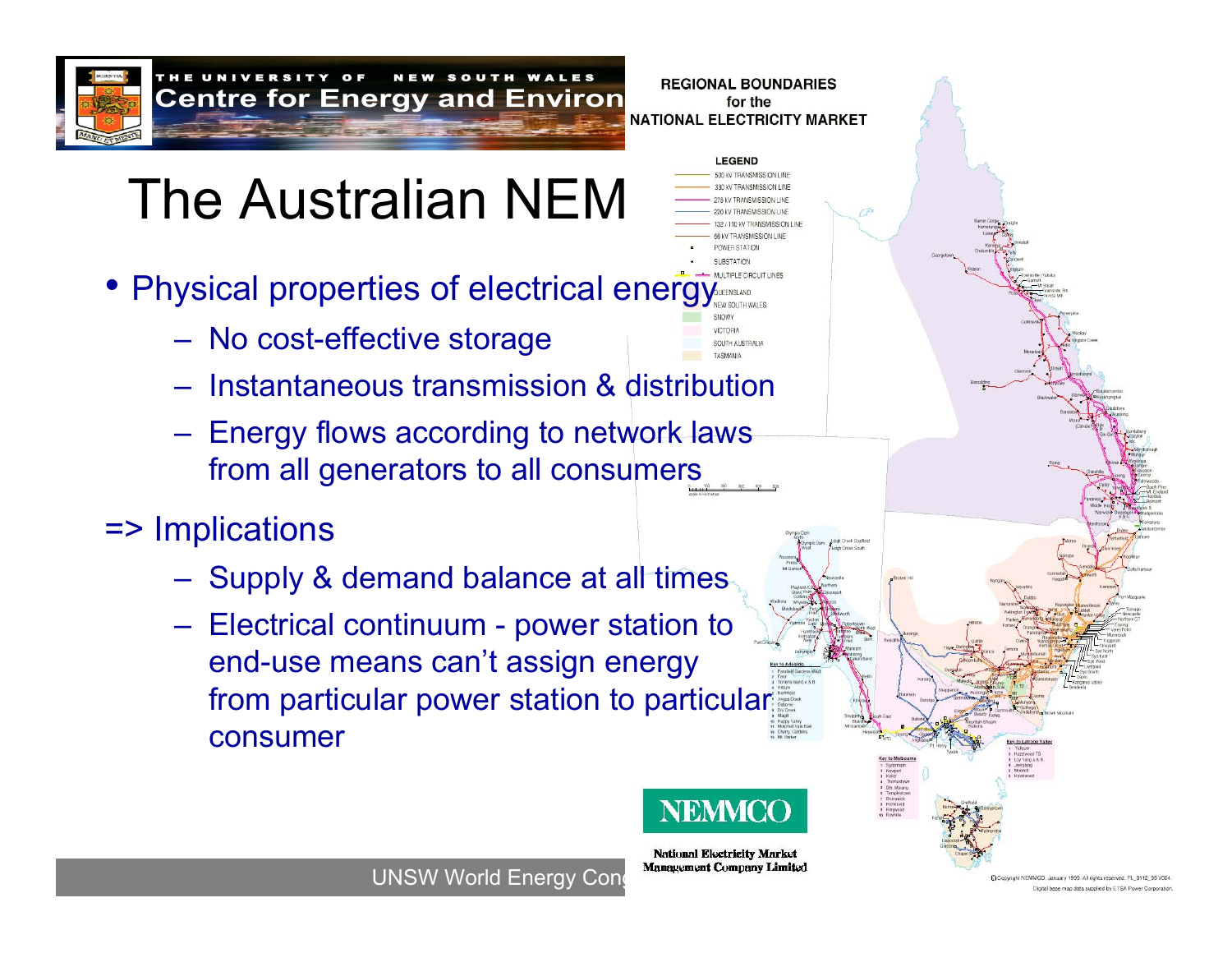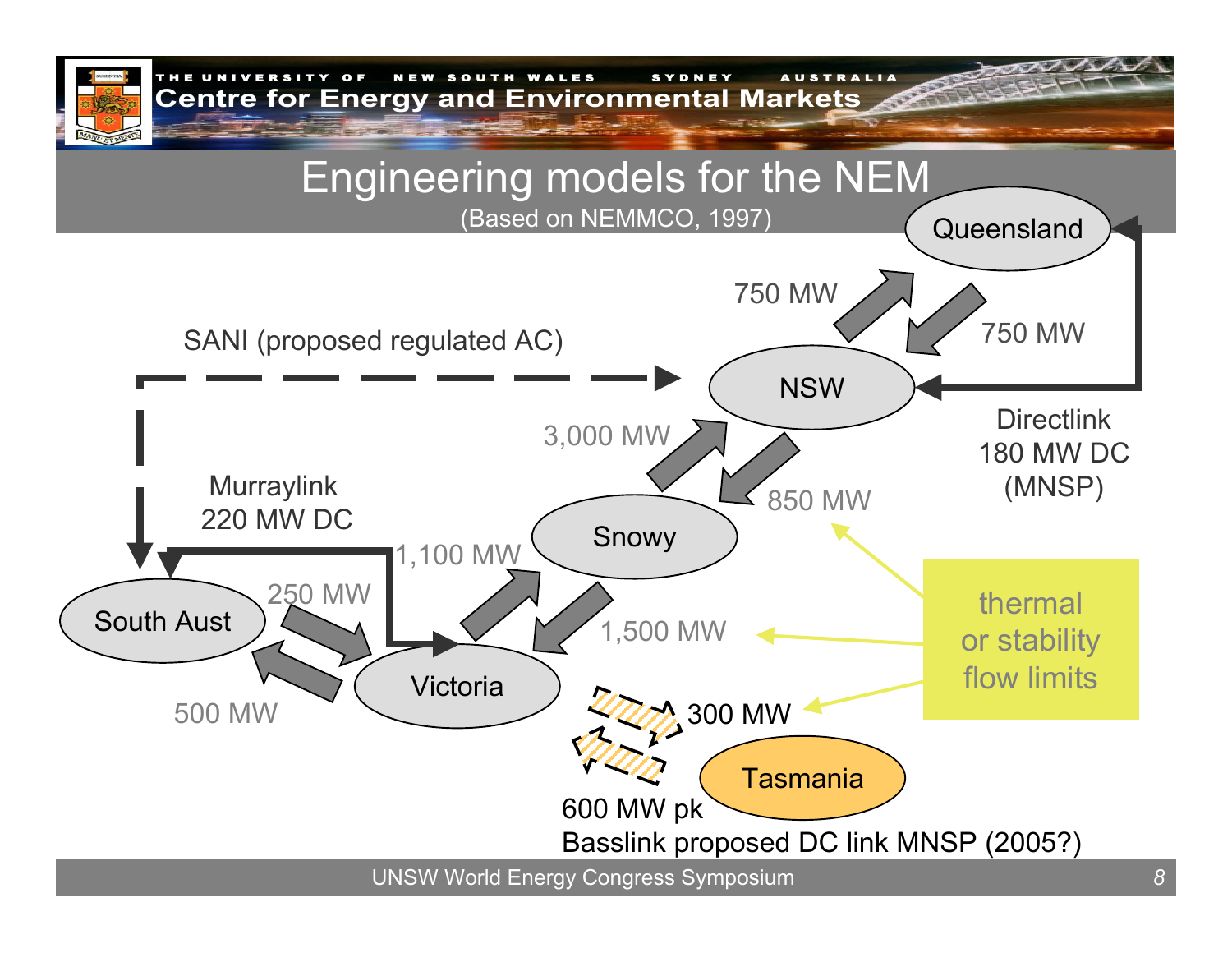

### Economic models for the NEM (from Bardak, " Pool prices in the NEM", 2003)

**NSW SRMC 2002** 

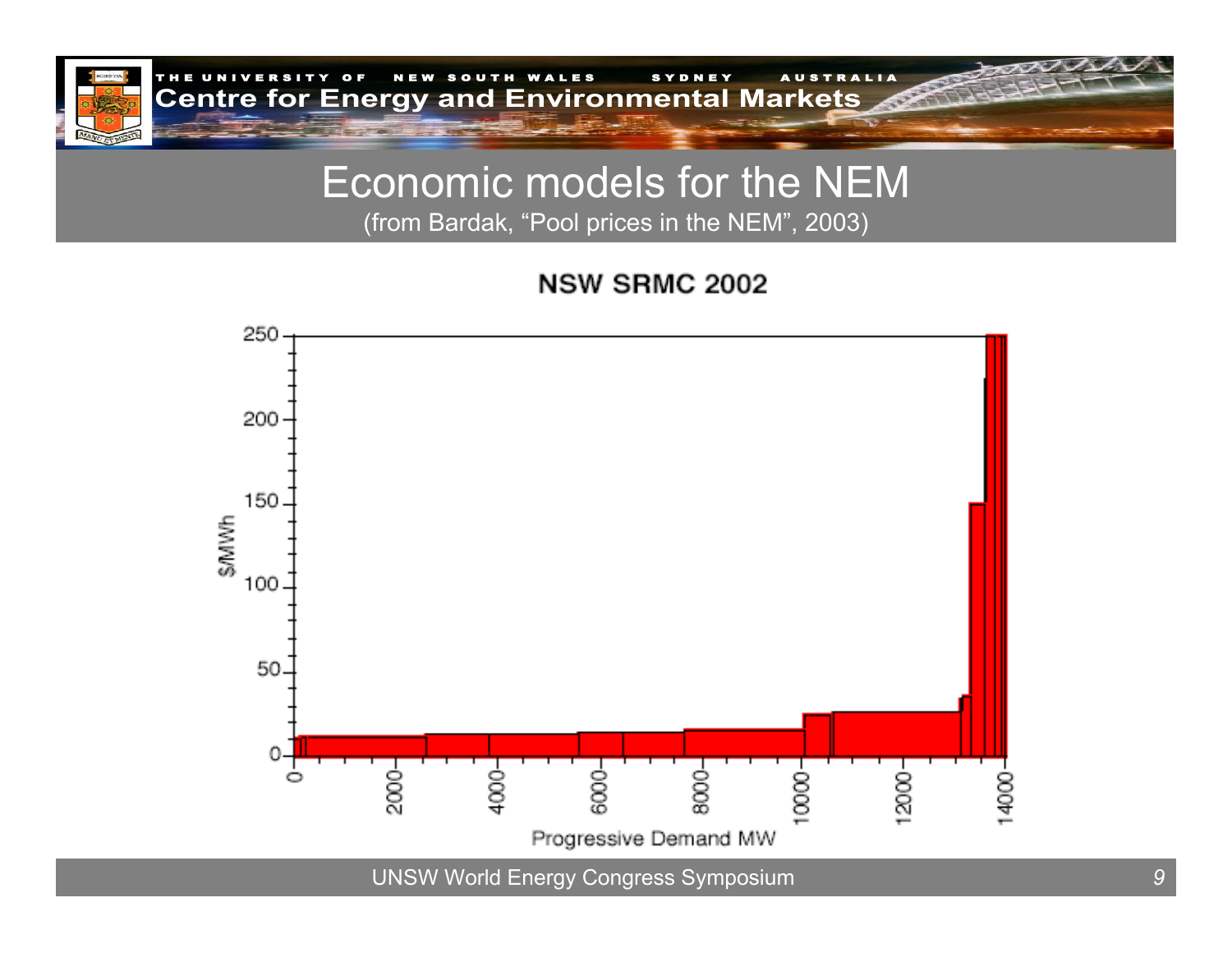

# Commercial models for the NEM

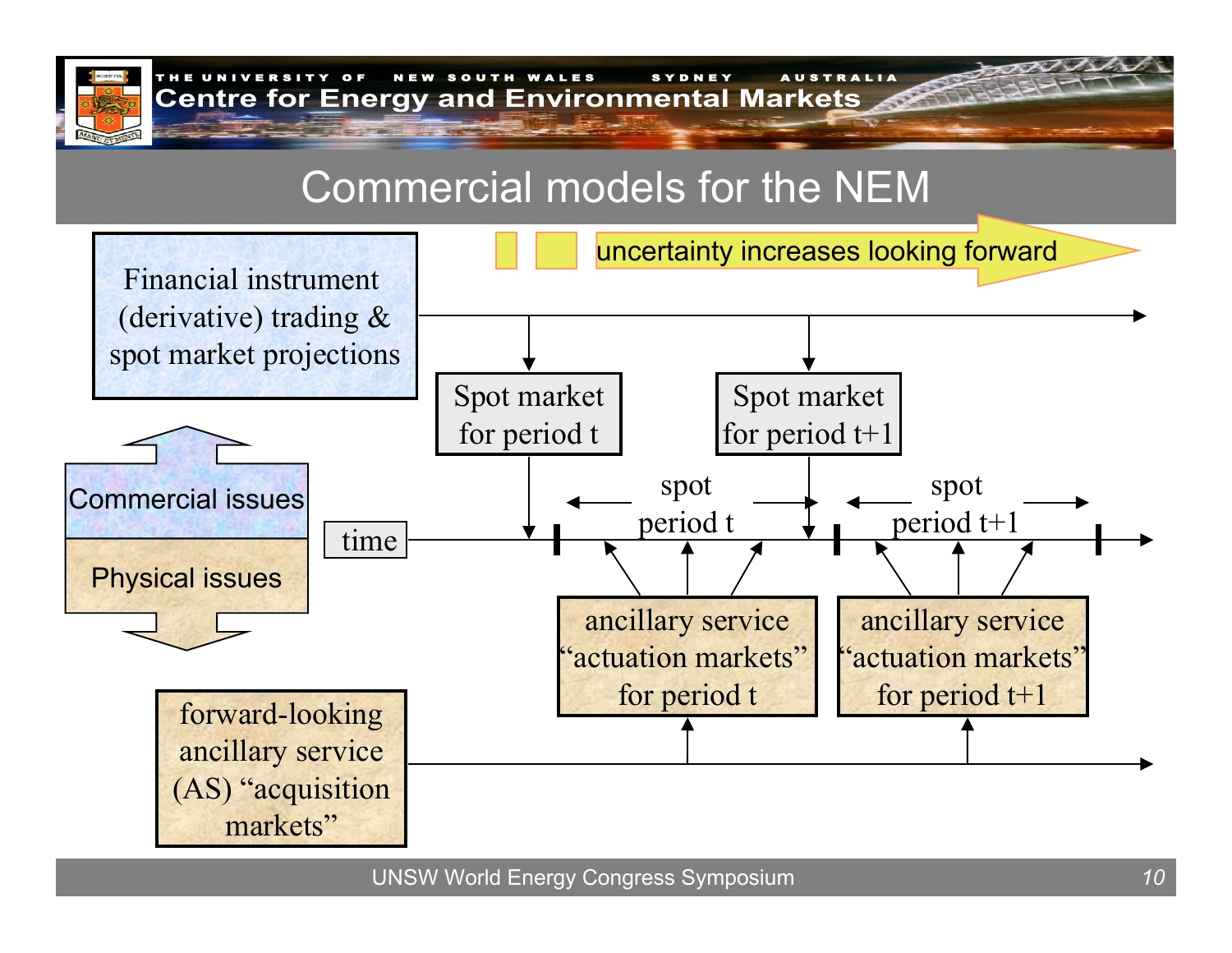

OF NEW SOUTH WALES SYDNEY AUSTRALIA **Centre for Energy and Environmental Markets** 

# The NEM and environmental externalities

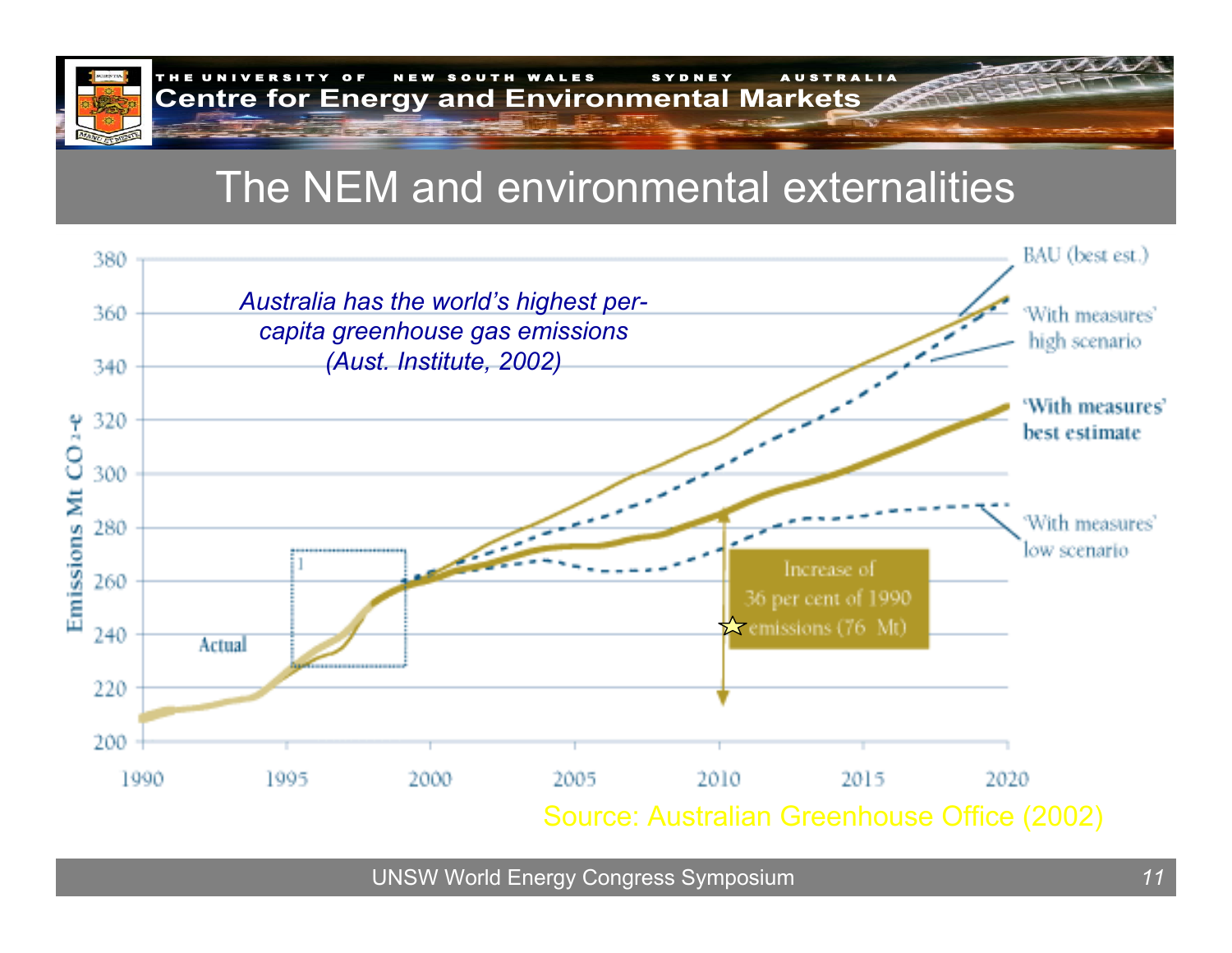

# Enviro markets – Mandatory Renewable Energy Target



# **Renewable Energy (Electricity) Act 2000**

The objects of this Act are:

to encourage the additional generation of electricity  $(a)$ from renewable sources; and

to reduce emissions of greenhouse gases; and  $(b)$ 

to ensure that renewable energy sources are  $\left( c\right)$ ecologically sustainable.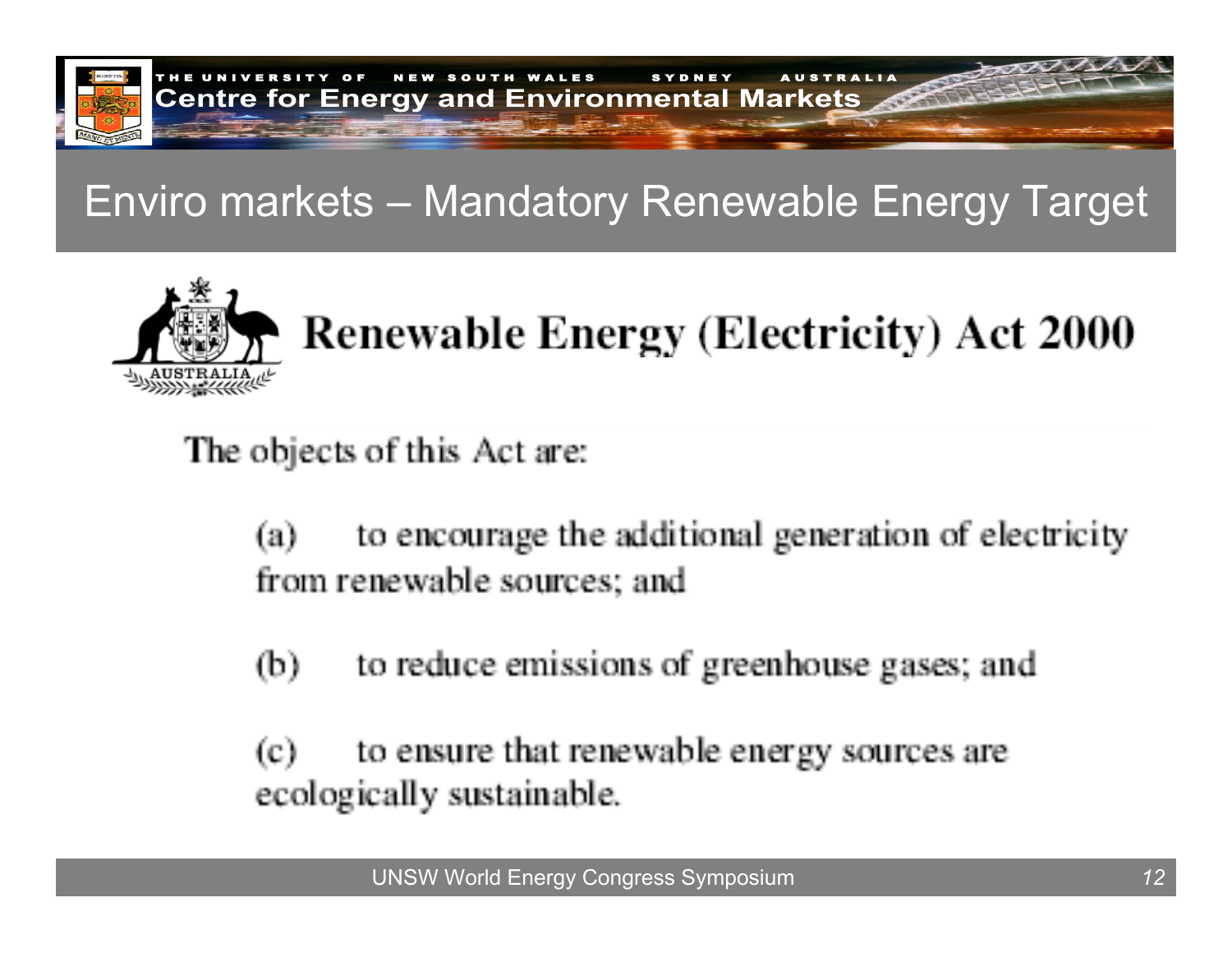

THE UNIVERSITY OF NEW SOUTH WALES SYDNEY AUSTRALIA **Centre for Energy and Environmental Markets** 

## MRET – <sup>a</sup>'designer' market

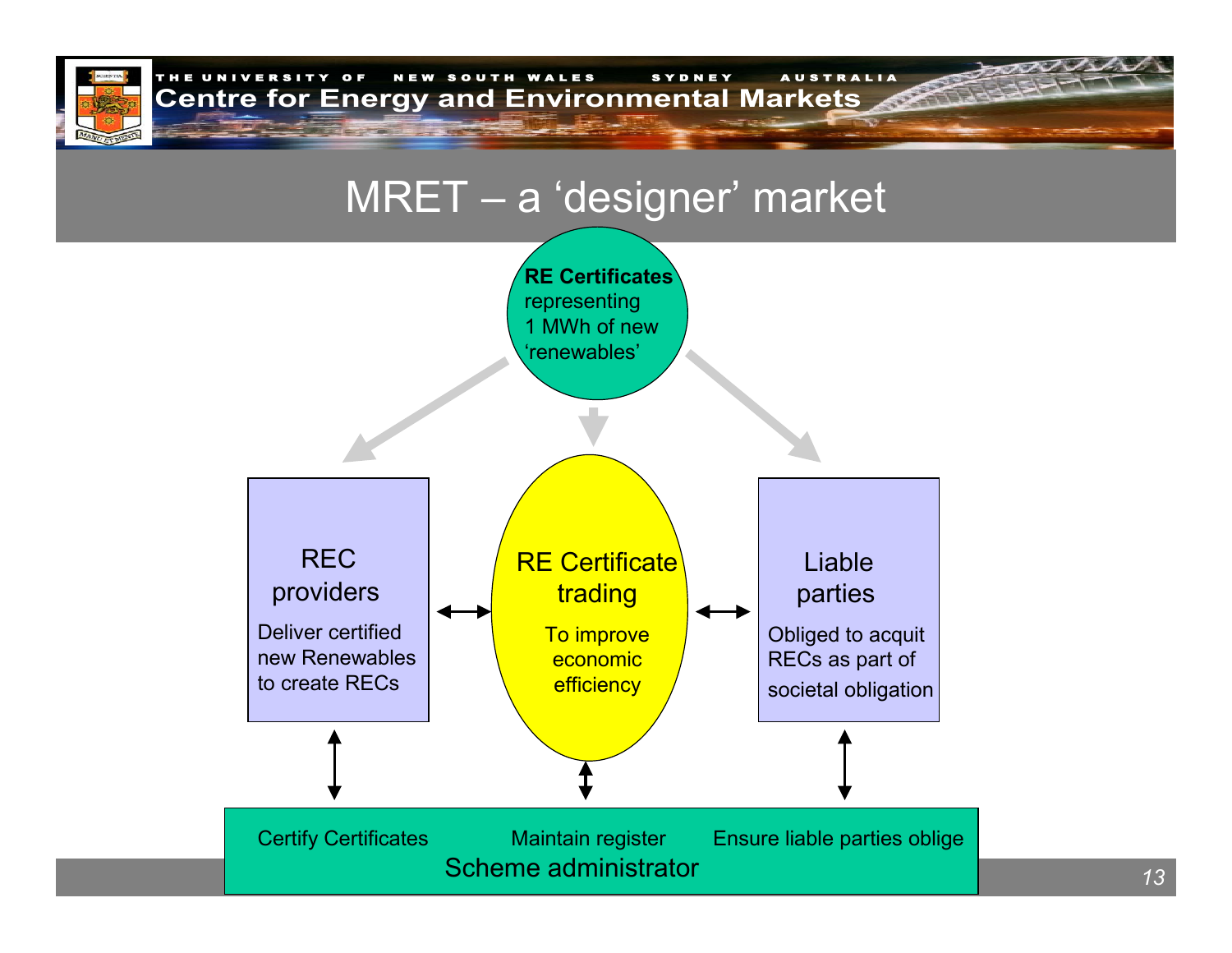

# Tools for assessing market design + structure

- $\bullet$ Economics – eg. general competitive market theory
- •Experience with existing, similar markets
- •'Common-sense' assessment
- •Mathematical analysis – Cournot + Bertrand paradigms, game theory…

#### •**Experiments**

- 'Trial + error' simulations to explore possible market outcomes
- Simulations guided by 'intelligent' market participants

## *Experimental subjects Software agents*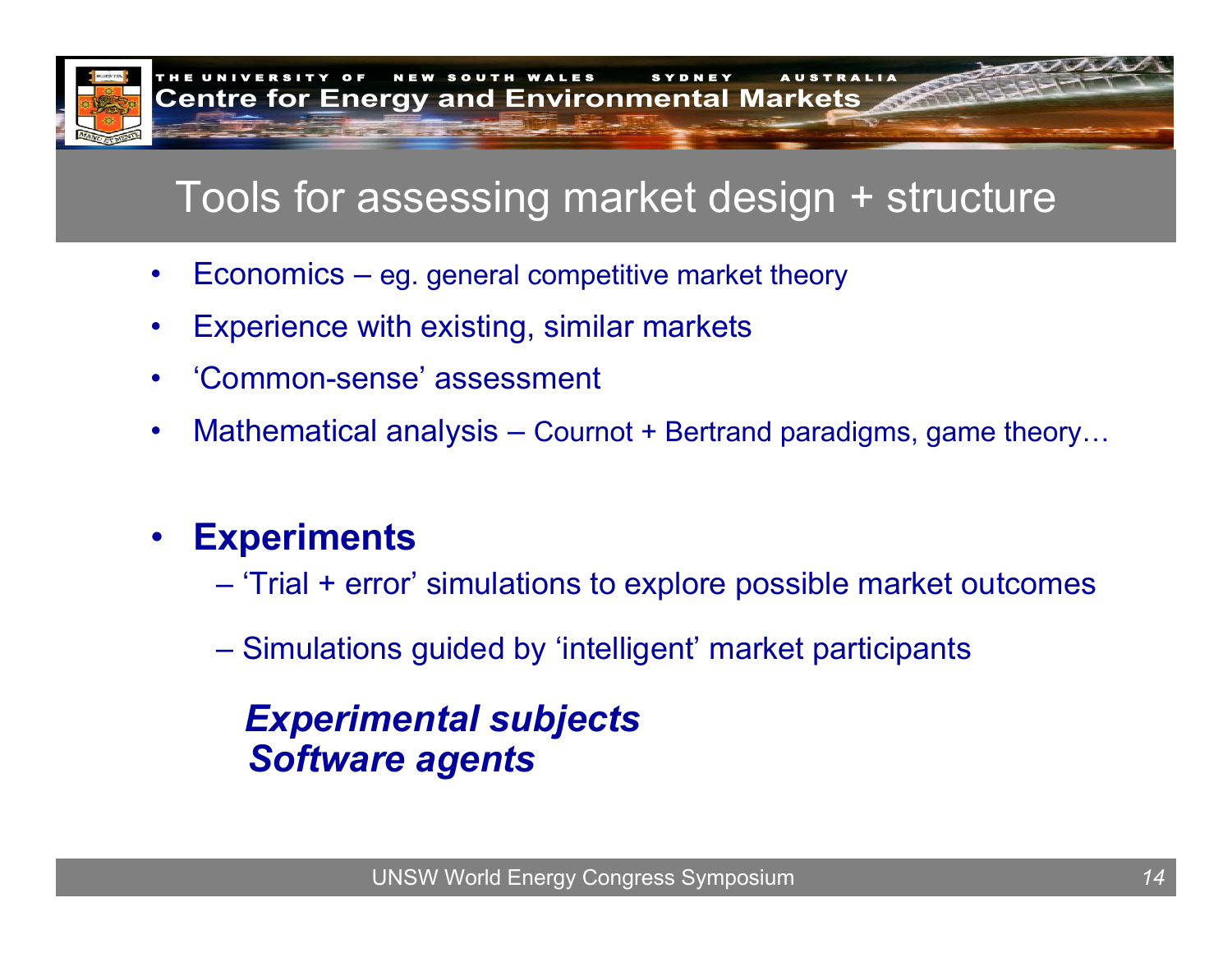# Exploring a RECs market with experimental economics

| Generator: 1                  |                       |                    |                         | Messages: INBOX             |                           |             |                   |                     |                                                       |
|-------------------------------|-----------------------|--------------------|-------------------------|-----------------------------|---------------------------|-------------|-------------------|---------------------|-------------------------------------------------------|
| Date and Days to Go           |                       |                    |                         |                             | FROM:                     |             |                   | Message:            |                                                       |
| Today is: 22 September 2000   |                       |                    |                         |                             | R1 @ 10 August 2000, 0:00 |             |                   |                     | R1 bids to Buy G1 1000 RECs @ \$14 each               |
|                               |                       |                    |                         | Current Bank Balance:       |                           |             |                   |                     |                                                       |
|                               |                       |                    |                         |                             |                           |             |                   |                     |                                                       |
| 98 Days to Acquittal date     |                       |                    |                         |                             |                           |             |                   |                     |                                                       |
|                               |                       |                    |                         | \$544,976.50                |                           |             |                   |                     |                                                       |
|                               |                       |                    |                         |                             |                           |             |                   |                     |                                                       |
|                               |                       |                    |                         |                             |                           |             |                   |                     |                                                       |
| My Electricity Generator      |                       |                    |                         | My RECS                     | <b>Messages: SENT</b>     |             |                   |                     |                                                       |
|                               |                       |                    |                         |                             |                           |             |                   |                     |                                                       |
| Month<br>January 2000         | Generated<br>1011 MWh | RECs Created<br>O. | Cost per REC<br>\$20.00 |                             | R1 @ 25 June 2000, 0:00   | TO:         |                   |                     | Message:<br>G1 offers to Sell R1 4000 RECs @ \$20 ea. |
| February 2000                 | 762 MWh               | O.                 | \$40.00                 | <b>RECs generated but</b>   |                           |             |                   |                     |                                                       |
| March 2000                    | 805 MWh               | 0                  | \$40.00                 | <b>NOT YET CREATED</b>      |                           |             |                   |                     |                                                       |
| April 2000                    | 861 MWh               | 0                  | \$40.00                 |                             |                           |             |                   |                     |                                                       |
| May 2000                      | 814 MWh               | lo.                | \$40.00                 | 2782                        |                           |             |                   |                     |                                                       |
| June 2000                     | 769 MWh               | 4000               | \$40.00                 |                             |                           |             |                   |                     |                                                       |
| July 2000                     | 672 MWh               | 0                  | \$40.00                 |                             |                           |             |                   |                     |                                                       |
| August 2000                   | 1036 MWh              | O.                 | \$20.00                 | <b>Create RECs</b>          |                           |             |                   |                     |                                                       |
| September 2000 526 MWh        |                       | 6000               | \$0.00                  |                             | <b>START</b>              | <b>STOP</b> | <b>Send Offer</b> | <b>Send Bid</b>     | <b>Accept Bid/Offer</b>                               |
| The REC Registry              |                       |                    |                         |                             | My Trade History          |             |                   |                     |                                                       |
| <b>Number of RECs created</b> |                       |                    | TOTAL RECs IN THE       | Time                        | Counterparty              | Quantity    | Price             | Profit/(Loss)       |                                                       |
| Month                         |                       | Created            |                         | <b>REGISTRY</b>             | 4 July 2000, 0:00 R1      |             |                   | SELL 4000 RE \$20.0 | \$80000.0                                             |
| February 2000                 |                       | O.                 |                         |                             | 9 September 2 R1          |             |                   | SELL 1000 RE \$14.0 | \$14000.0                                             |
| March 2000                    |                       | O.                 |                         | 10000                       |                           |             |                   |                     |                                                       |
| April 2000                    |                       | O.                 |                         | <b>RECs currently in my</b> |                           |             |                   |                     |                                                       |
| May 2000                      |                       | O.                 |                         | <b>Registry Account</b>     |                           |             |                   |                     |                                                       |
| June 2000                     |                       | 4000               |                         |                             |                           |             |                   |                     |                                                       |
| July 2000                     |                       | O.<br>o.           |                         | 5000                        |                           |             |                   |                     |                                                       |
| August 2000                   |                       |                    |                         |                             |                           |             |                   |                     |                                                       |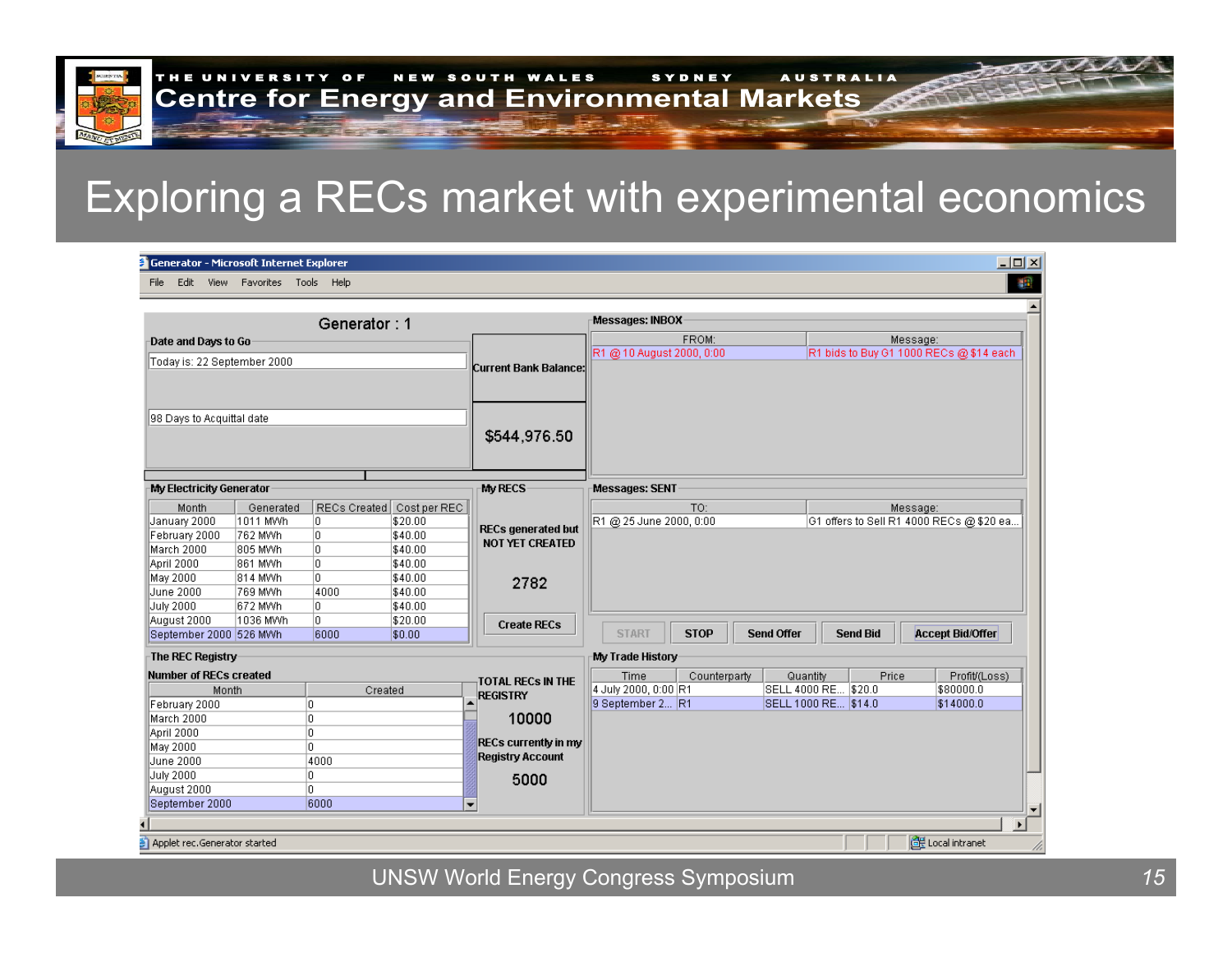

# Trial run for MRET experimental trading game

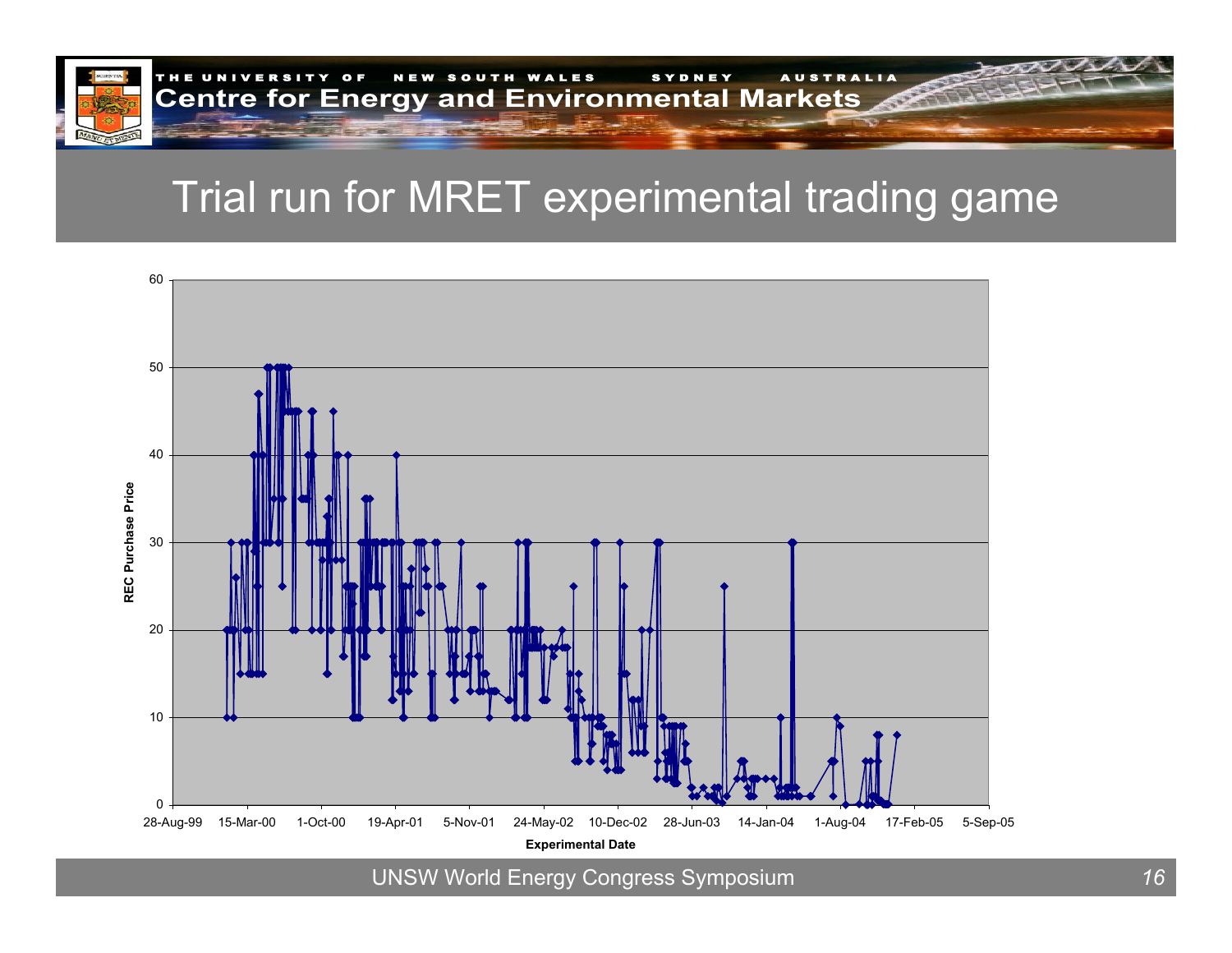

THE UNIVERSITY OF NEW SOUTH WALES SYDNEY AUSTRALIA **Centre for Energy and Environmental Markets** 

### Using AI agents and evolutionary programming (eg. simple power system with 2 generators)

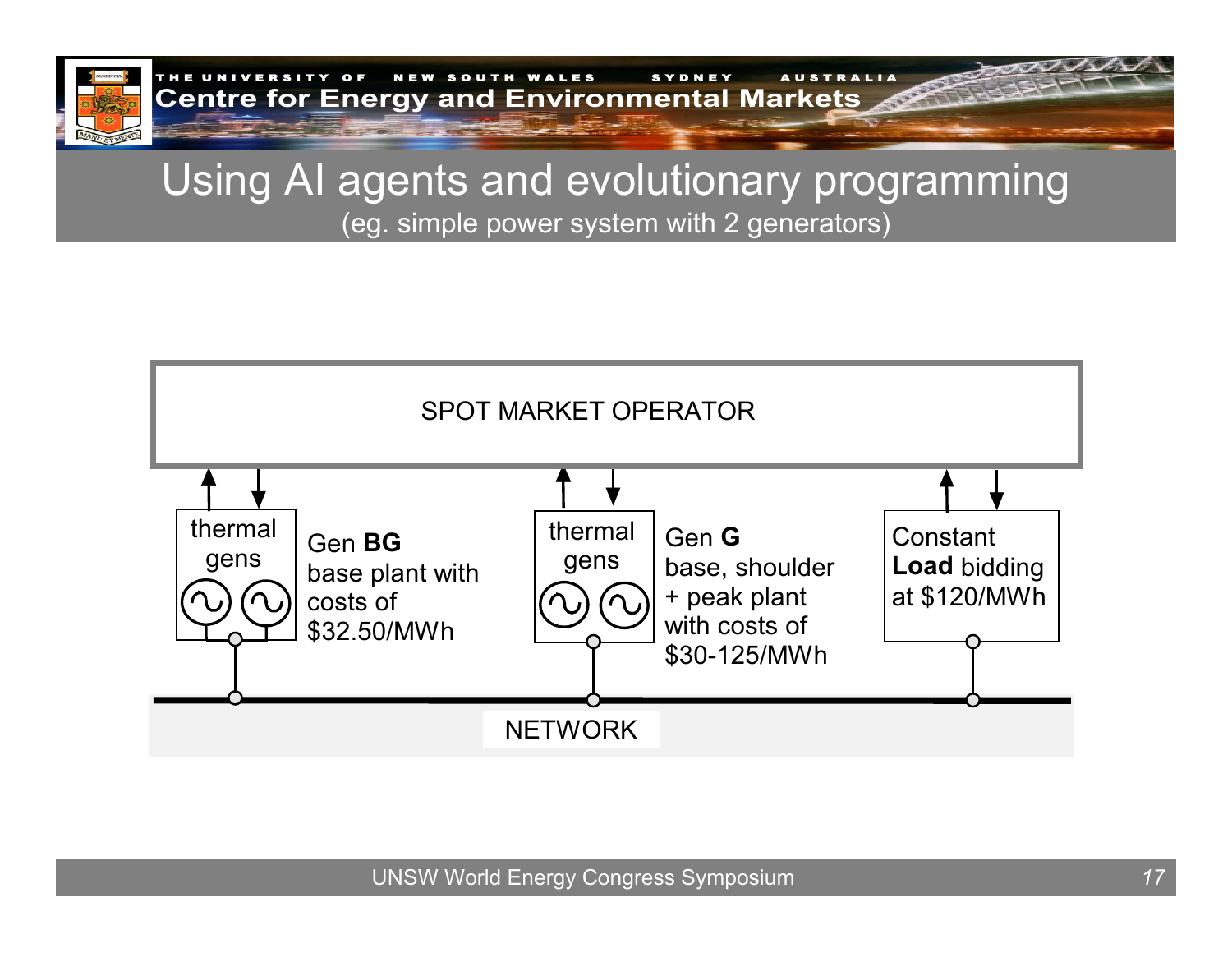# EP Results

•Simple problems:  $\Rightarrow$  EP + game theory agree

•Complex problems: => EP shows useful insights beyond standard game theory Eg: BG and G 'fighting' over dispatch for Load that either can fully meet: *Go for dispatch volume or work together to increase price (no Nash equilibrium)*

> Range of market price \$/MWh and G and BG surplus (profit) outcomes if none, or only one is attempting strategic behaviour



UNSW World Energy Construction **18**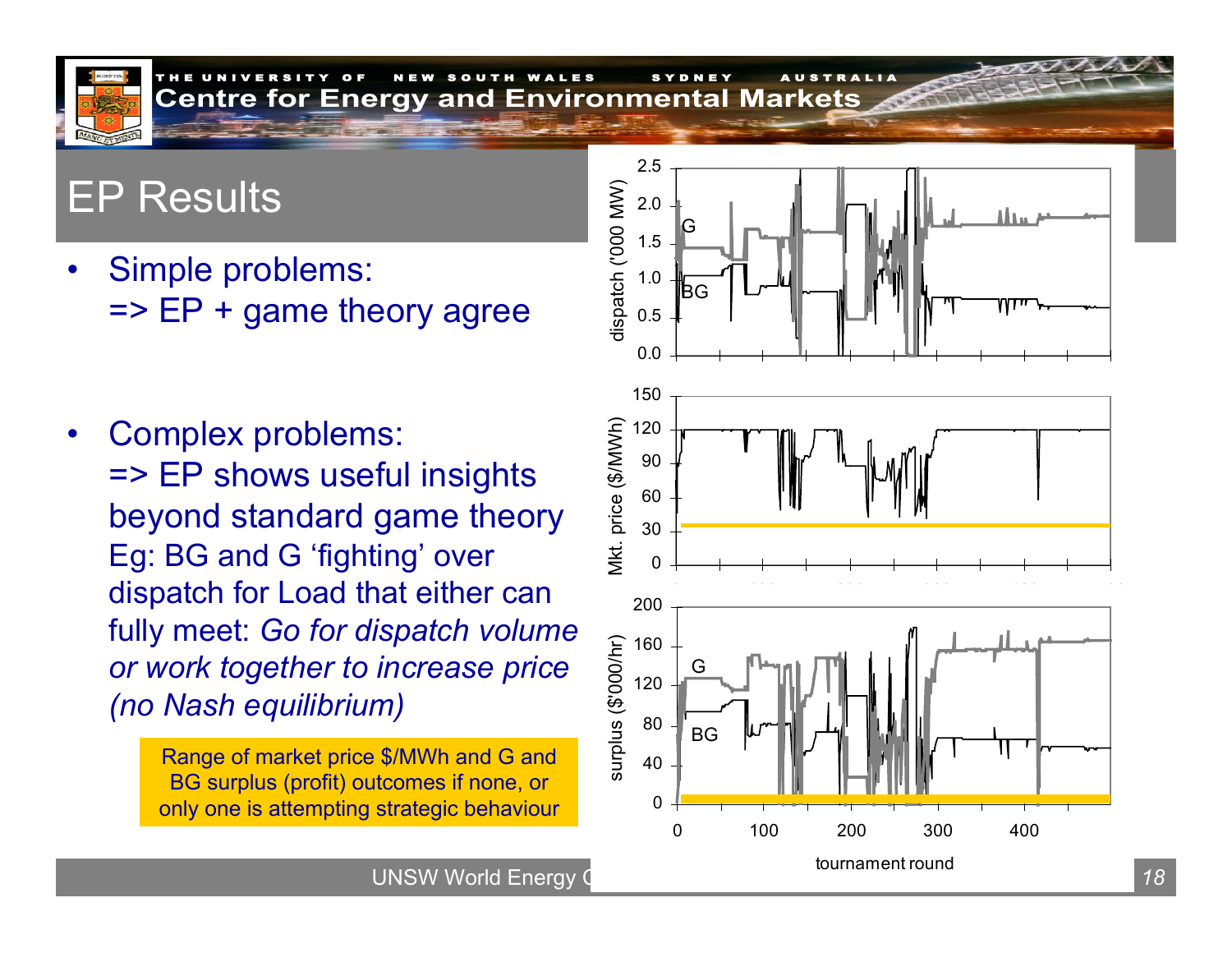

# Centre for Energy + Environmental Markets (CEEM)

## *Established…*

- *to formalise* growing interest + interactions between UNSW researchers in Engineering, Commerce + Economics… + more
- *through UNSW Centre* providing Australian research leadership in interdisciplinary design, analysis + performance monitoring of energy + environmental markets, associated policy frameworks
- *in the areas* of
	- Physical energy markets (with an initial focus on ancillary services, spot market + network services for electricity + gas)
	- • Energy-related derivative markets (financial + environmental including interactions between derivative and physical markets)
	- Policy frameworks and instruments in energy and environment
	- • Experimental market platforms and AI 'intelligent agent' t echniques to aid in market design
	- •Economic valuation methodologies